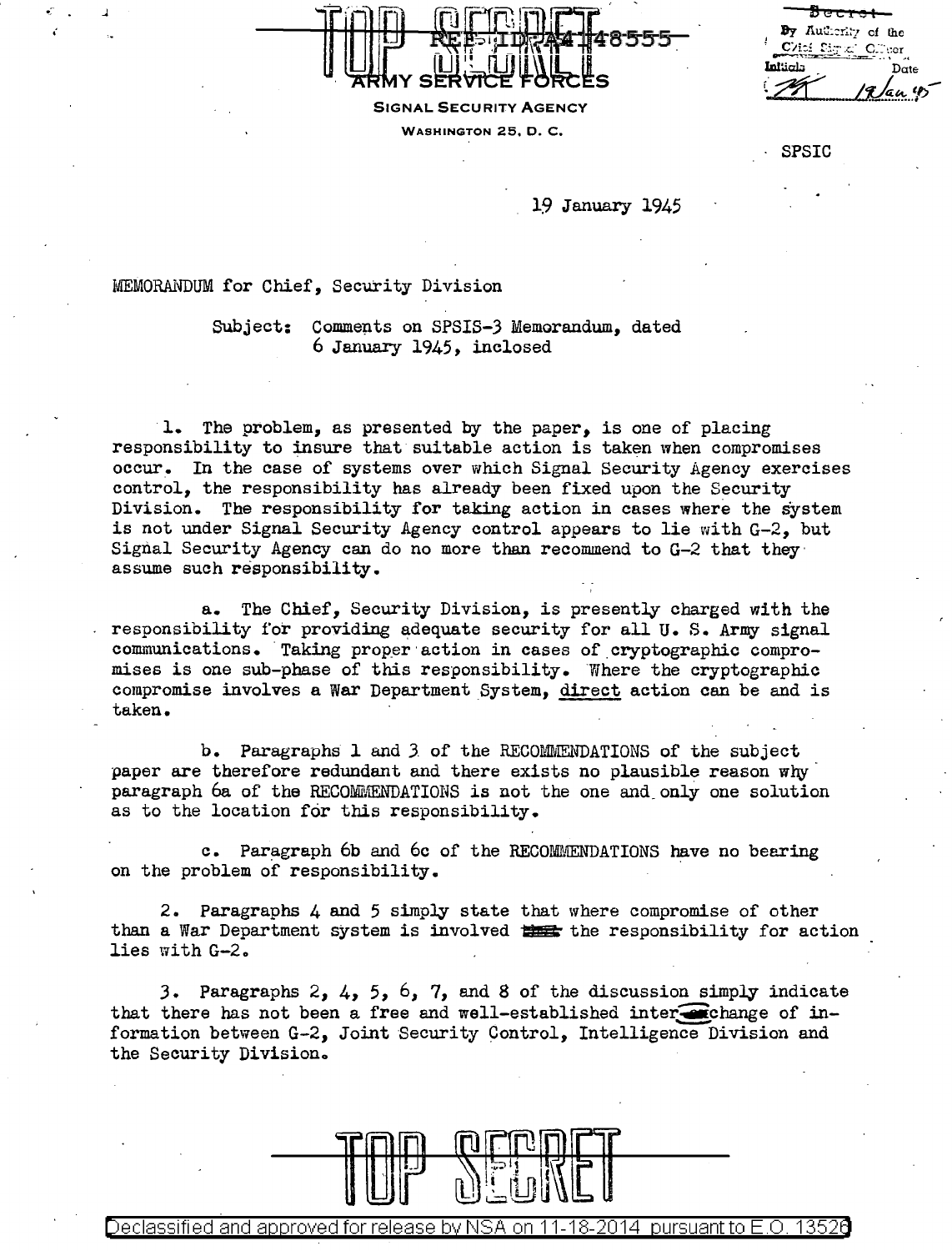a. Paragraphs 2, 4, 5, 7, 8, 9, 10, 11, 12, and 13 of the recommendations simply attempt to establish liaison channels for this free exchange of information between the above mentioned agencies. With Security Division as the focal point, liaison channels to "A" Branch, another one to Intelligence Division, another to the Navy and another to G-2 should accomplish the desired result.

•

4. Exception is taken to paragraph 13 of the RECOMMENDATIONS, in that there does not appear to be any necessity to furnish G-2 with copies of all action radios initiated by Security Division which pertain to cryptographic compromise of systems over which Security Division exercises direct control.

5. The real purpose of the paper seems to be to point out that Security Division has not been receiving all of the information that it should have at its disposal. In the past, the control of information given to Security Division has been exercised by Headquarters, Signal Security Agency. If Security Division is given the authority to obtain the information it desires, it can immediately establish the necessary liaison channels.

6. It should be noted that the problem of evaluating Intelligence information, as it relates to communication security compromises, represents not more than 5% of the total security problem which confronts the Security Section of Security Division. While it is recognized that information from such sources is important, it must be emphasized that it ·should not be given a standing or importance out of proportion to that attached to the other phases of security since the information itself is valueless unless it is complemented by concurrent studies upon the other phases of security.

7. Paragraph 2 of the RECOMMENDATIONS is an accomplished fact and should not therefore be a recommendation but could probably be included in the DISCUSSION. The same could be said of paragraphs 1 and 3 of the RECOMMENDATIONS.

8. Paragraph 11 of the RECOMMENDATIONS relates to an item under the jurisdiction of Joint Security Control. G-2 itself does not at the present time have access to this information except in the person of General Bissell. Paragraph 11 should state the method by which this information should be made known to the evaluating unit.

9. Recommend following one-page staff study be substituted for SPSIS-3 Memorandum, dated 6 January 1945 and the Memorandum be attached as an appendix thereto:

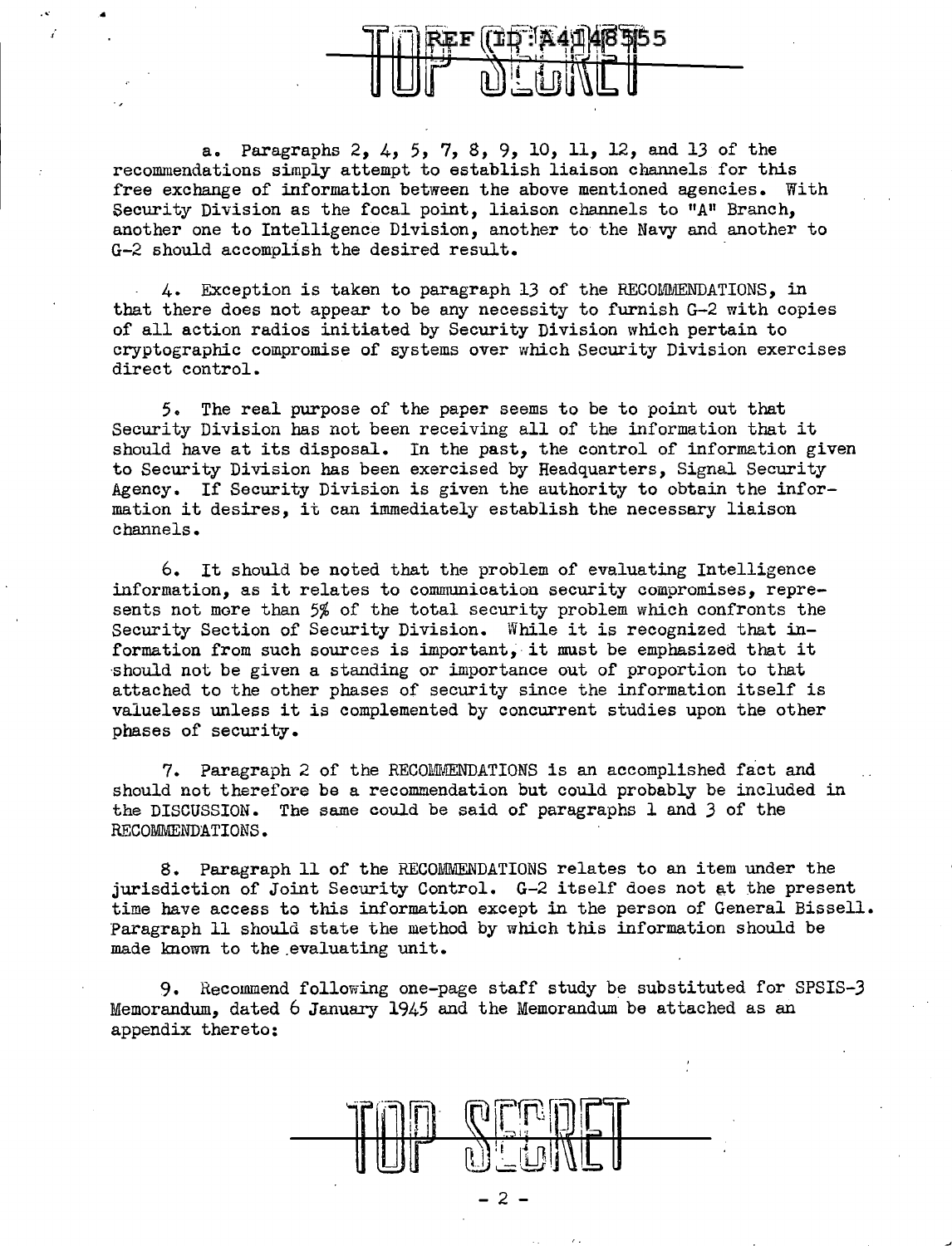#### PROBLEM:

1. Who is responsible for taking action on cryptographic compromises and what do they need to do the job in addition to what they have now?

### FACTS BEARING ON PROBLEM:

- 2. Security Division of SSA is responsible for action on cryptographic compromises affecting War Department controlled systems.
- 3. There is no apparent fixation of responsibility for action on compromises or systems not controlled by War Department. The War Department does not, at present, exercise direct control over some Army systems.
- 4. Security Division has not had access to all the information required to assure doing a 100% job of paragraph 2 above.

#### CONCLUSIONS:

- 5. Security Division should have access to all information bearing on the problem.
- 6. The War Department should control all systems used by the Army.
- 7. G-2 should take action on cryptographic compromises affecting non-War Department systems.

#### RECOMMENDATIONS:

8. Authorize Security Division to establish necessary liaison channels.

- 3 -

- 9. Action be initiated to effect War Department control of all systems used by the Army.
- 10. Request G-2 to assume conclusion 7.
- 11. Headquarters, SSA, provide Security Division with assistance in establishing liaison, if necessary,

security Division with assistance<br>
recessary.<br> *K.* Kuhn<br>
Col Signal Corns

Lt. Col., Signal Corps

 $\mathbb{F}$  ....

1 Incl. SPSIS-3 Memorandum, dated 6 January 1945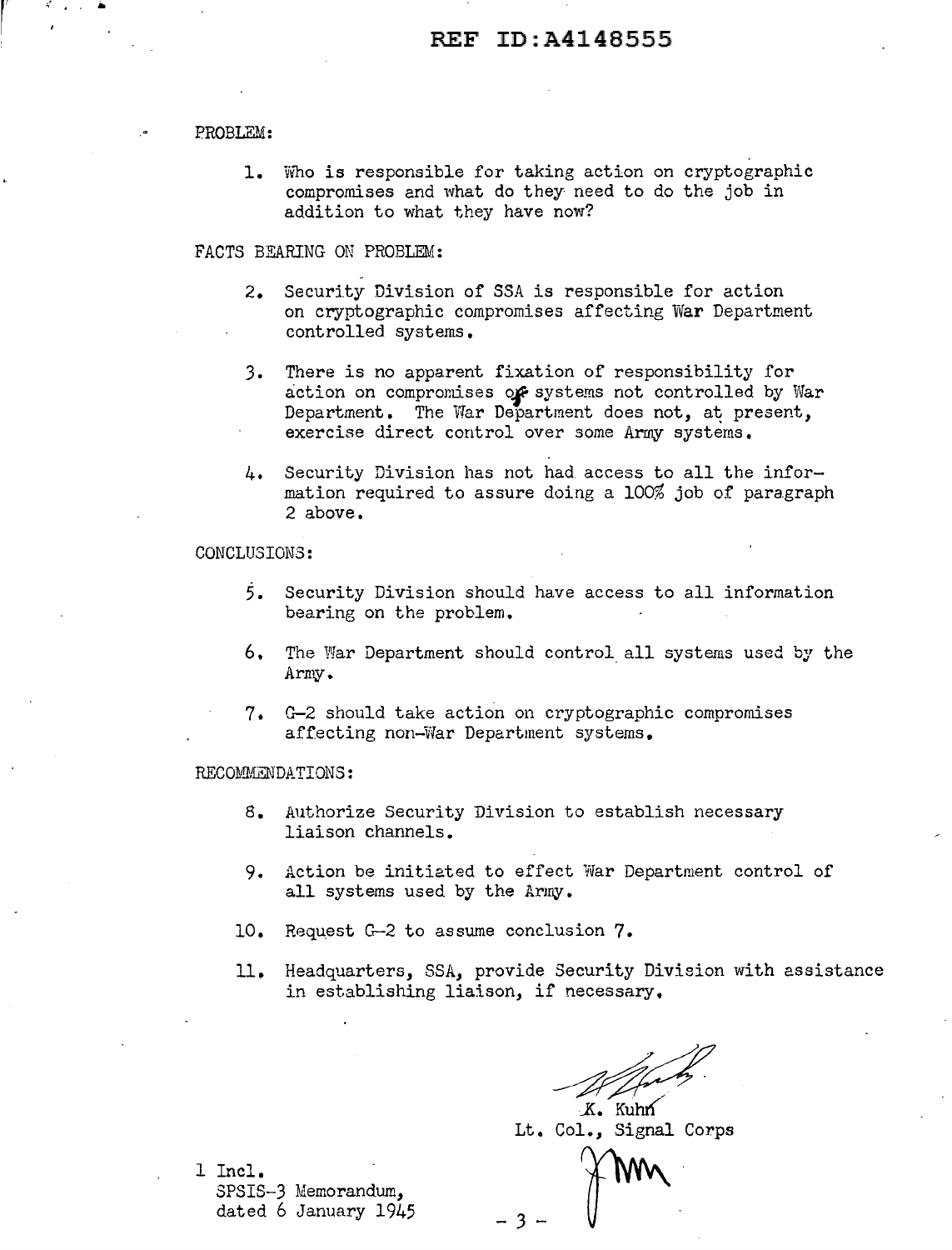# REF ID: A4148555

| SECRET               | CONFIDENTIAL                            | RESTRICTED |
|----------------------|-----------------------------------------|------------|
| TО                   | DATE <sub>X</sub><br><u>yan 45</u>      | FROM       |
|                      |                                         |            |
| Commanding Officer   |                                         |            |
| Assistant Commandant |                                         |            |
| Dir of Comm Research |                                         |            |
|                      | Control O                               |            |
|                      | Fiscal O                                |            |
|                      | Administrative<br>0                     |            |
|                      | Post Adjutant                           |            |
|                      | Intelligence 0<br>Provost Marshal       |            |
|                      | 2nd Sig Serv Bn                         |            |
|                      | Chief, Pers & Tng Div                   |            |
|                      | Chief, Pers Br                          |            |
|                      | Chief, Tng Br                           |            |
|                      | 0/C Officer Pers Sec                    |            |
|                      | Chief, Oper Serv Div                    |            |
|                      | Chief, Communications Br                |            |
|                      | Chief, Laboratory Br                    |            |
|                      | Chief, Machine Br                       |            |
|                      | Chief, Supply Br.<br>O/C, SSA Mail Unit |            |
|                      | Chief, Security Div                     |            |
|                      | Chief, Protective Sec Br                |            |
|                      | Chief, Cryptographic Br                 |            |
|                      | Chief, Development Br                   |            |
|                      | Chief, Intelligence Div                 |            |
|                      | Chief, Language Br                      |            |
|                      | Chief, Mil Cryptanalytic Br             |            |
|                      | Chief, Gen Cryptanalytic Br             |            |
|                      | Chief, T/A and Control Br               |            |
|                      | Chief, I & L Br                         |            |
|                      |                                         |            |
|                      |                                         |            |
|                      |                                         |            |
|                      | As discussed                            |            |
|                      | As requested                            |            |
| etaikd               | Comments and return                     |            |
|                      | Information and file                    |            |
|                      | Information and forwarding              |            |
|                      | Information and return                  |            |
|                      | Recommendation                          |            |
|                      | See note on reverse                     |            |
|                      | Signature if approved<br>Your action    |            |
|                      |                                         |            |
|                      |                                         |            |

 $\epsilon$ 

 $\mathcal{A}$ 

SIS SC Form No. 96 (Rev)<br>16 Nov 44

.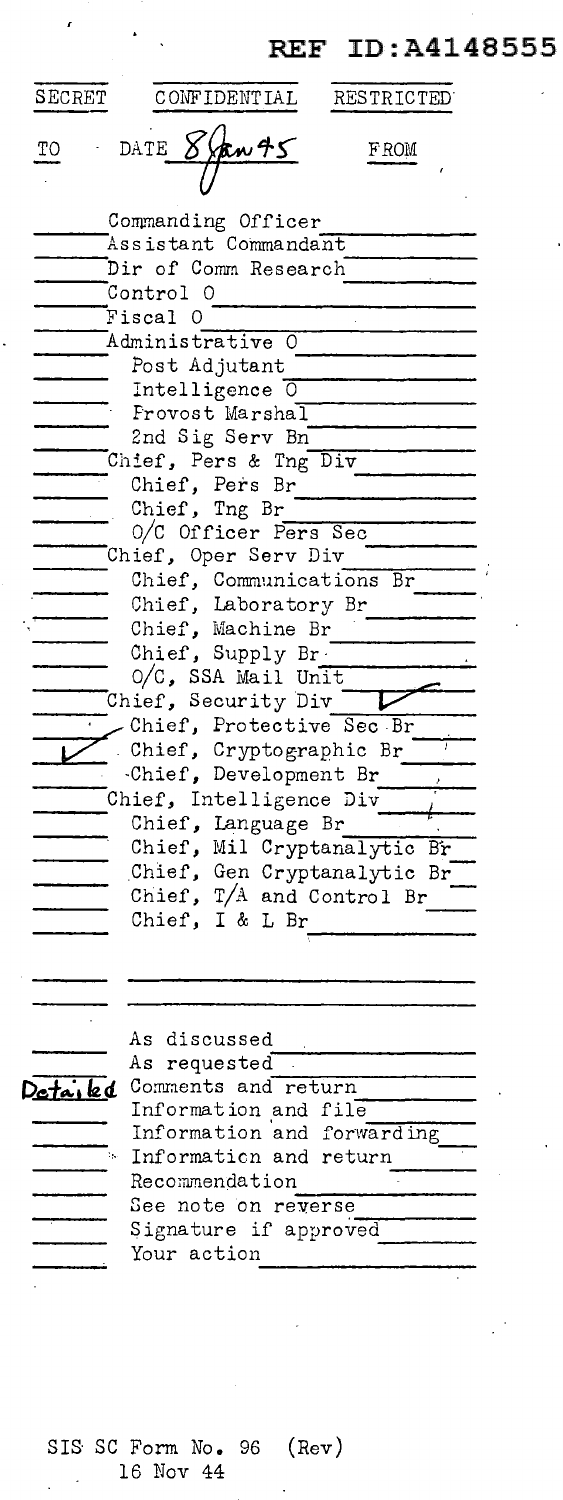**DRAFT** SPSIS-3

MEMORANDUM for

The necessity for placing responsibility The Problem:

REF

in regard to communication security compromises indicated by ULTRA information in order to insure that suitable action is taken.

ID: A4148559

6 January 1945

I. DISCUSSION.

1. The necessity for definitely placing responsibility for action in cases of compromises indicated by ULTRA information, in order to insure that suitable corrective measures are taken, is deemed of utmost importance.

The Signal Security Agency can and does issue necessary 2. instructions for placing reserve systems into effect in the case of definite compromise of United States Army codes or ciphers. This responsibility is assigned to the Cryptographic Branch. In most cases the compromise is a physical one and is reported by our own field In the case of a cryptographic compromise, the only means units. of ascertaining this fact is by observing obvious reactions of the enemy or in reading enemy code or cipher messages. The C Series of the Bulletin was set up in an attempt to segregate this type of information and route it to the Cryptographic Branch for necessary This method presupposes that the personnel engaged in action. scanning and translating can recognize this type of message and place it in the proper category. This recognition of compromises may not always be apparent even to a aeasoned translator because of the separation of Japanese message in parts, some of which become readable at widely separated periods. This method further presupposes that there are personnel in the Cryptographic Branch who

Unit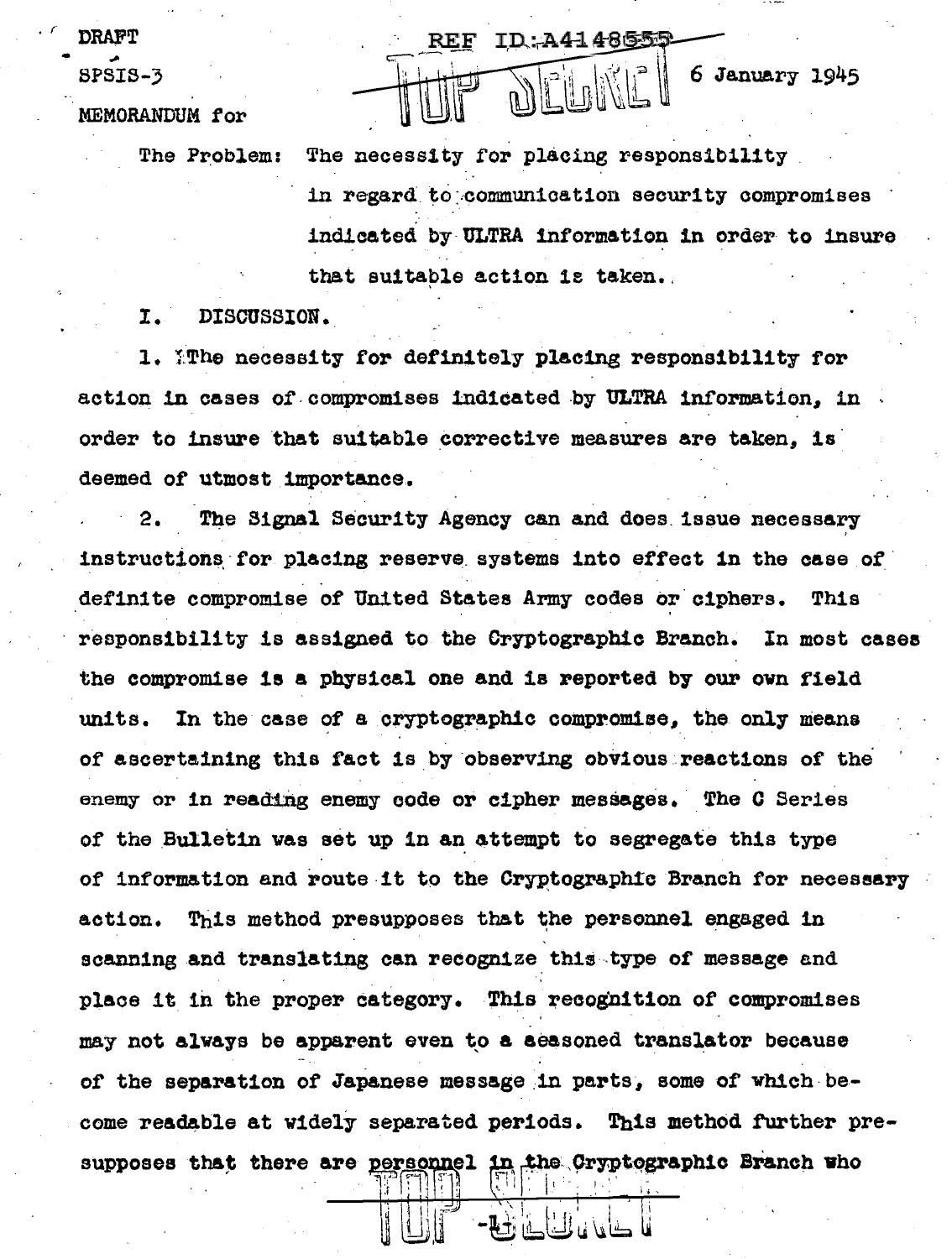can understand and evaluate the material in order that proper action may be taken. The use of Kana and other obscure terminology should therefore be either F1g1dly excluded from 0 Series messages; or explained 1n each message where such cases are encountered. Aside from the C classification which is made by the translator, there are other methods of screening this material. The Bulletin Section has scanners who place messages in various categories for which it makes a separate distribution. Messages which appear of interest to C and A Branches are routed to them. As in the case of the translator, the proper selection is not always apparent.

لا استقال

يتأ ألعنا رلعت وحليا للعام

...

3. The Signal Security Agency can only-act on compromises pertaining to systems over which it has direct control. How is properaction taken 1n regard to compromises or low-grade codes or ciphers prepared locally in theaters by Army Ground Porces or Army Air Porces?

4. If an intercepted message quotes United States information but does not clearly state whether the information was secured by cryptanalysis or by the reading of plain text, how is it classified according to Series, and if it is put in the C Series what action is taken by Cryptographic Branch? (See  $C-923$  A,G). If it is not placed in the C Series, Cryptographic Branch would not necessarily see it, although attempts are made to acreen this material for them in l&L Branch. Does G-2 assume the responsibility for notifying the interested ~ommands? *Ot* late, G-2 has been taking the initiative on some of these items (See FES  $#254$ ). For instance, take F-37240-E which quotes .<br>254)<br>2112011 to a message from Stilwell to Chiang Kai Shek and which is labeled "A" intelligence. A  $0$ -2 report (FES  $#214$ ) stated that these were Chinese code messages, but how would Cryptographic Branch know this since it does not receive copies of the Magic Summary? There have been specific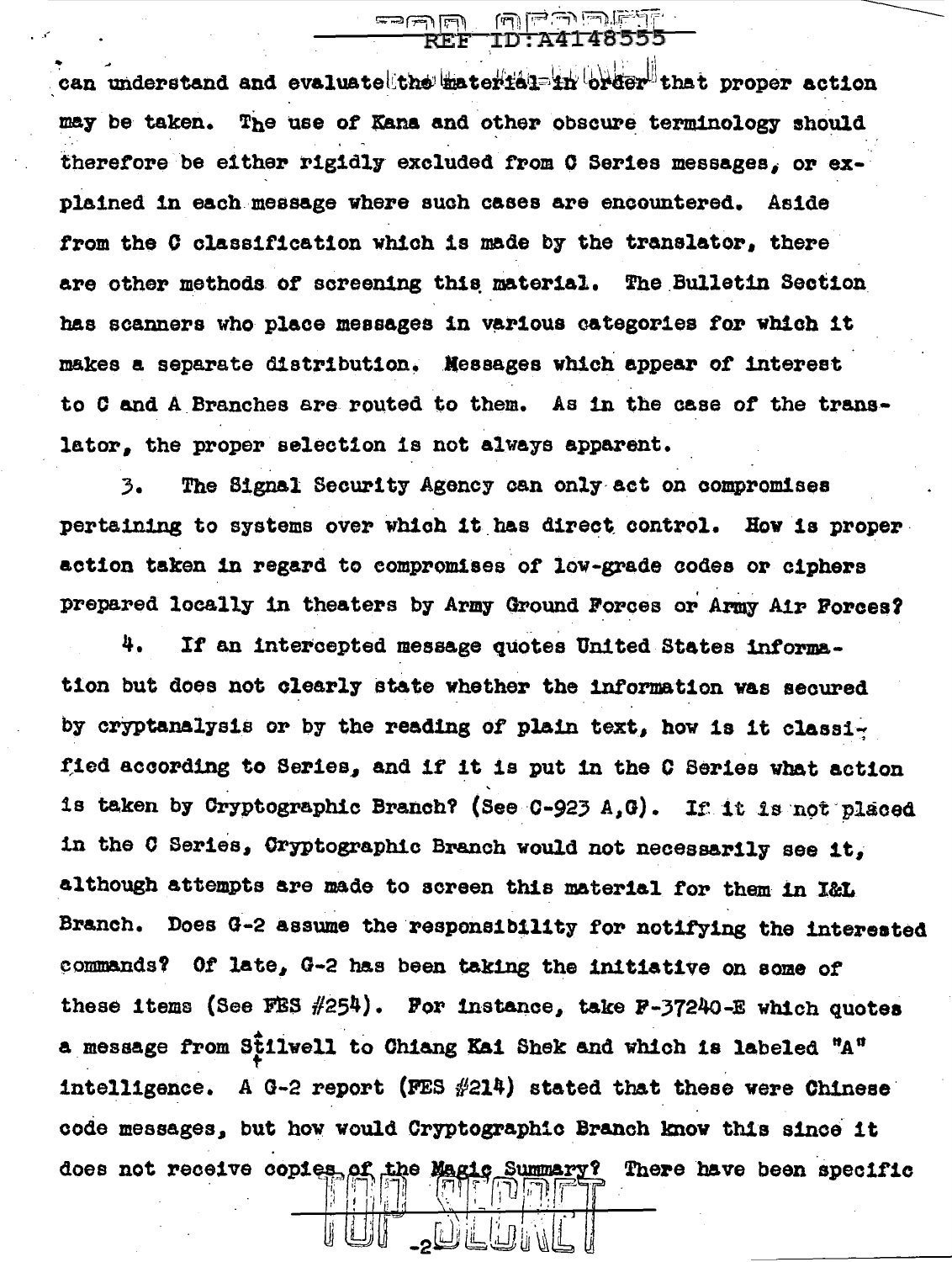indications that the term "A" intelligence *Ene Japanese Army* applies to that obtained from the solution or reading of code messages. This information appeared in the F Series (F-29577). Message P-38347D quotes as "A" intelligence the movements of some Allied regiments in Burma. It is not stated whether the movements were made by United States or British units. Where is the responsibility placed in order to ascertain the missing information in this case? There are also Navy ULTRA sources which occasionally show some type of compromise.

لايسا لمنتدته REF. ويحودننا رئتنا لتت ننشأ للحا

:A4148555

There are countless messages in the Bulletin which reveal  $\mathbf{T}^{\text{eff}}_{\text{F}}$  . 5. Japanese traffic analysis results. Some of these are put in the C Series, which means they get to the Cryptographic Branch, but A Branch is primarily interested in this information and should have it for evaluation in order to study deception results in various theaters. Here again the Bulletin Section screens out this material for A Branch. This is not a problem involving cryptographic security, but it does involve communication security which is both a C and an A Branch concern at present.

∴6. There is the case of compromises of State Department It is understood that the State Department does not get systems. the C Series, but gets other Bulletin series. Who is to notify the State Department in the case of indications of compromise? As an example, take  $C-871$  which shows that the Germans are apparently reading the Brown code. What action was taken on the part of the Signal Security Agency? Colonel Cook queried the State Department in this case and they stated it was Brown and "everybody knows Brown is only used for brevity purposes", but suppose it had not been Brown, but a high-grade system? Obviously, Cryptographic Branch has no power over the State Department. Whose job is it to notify them?

 $-3 -$ 

**Tail**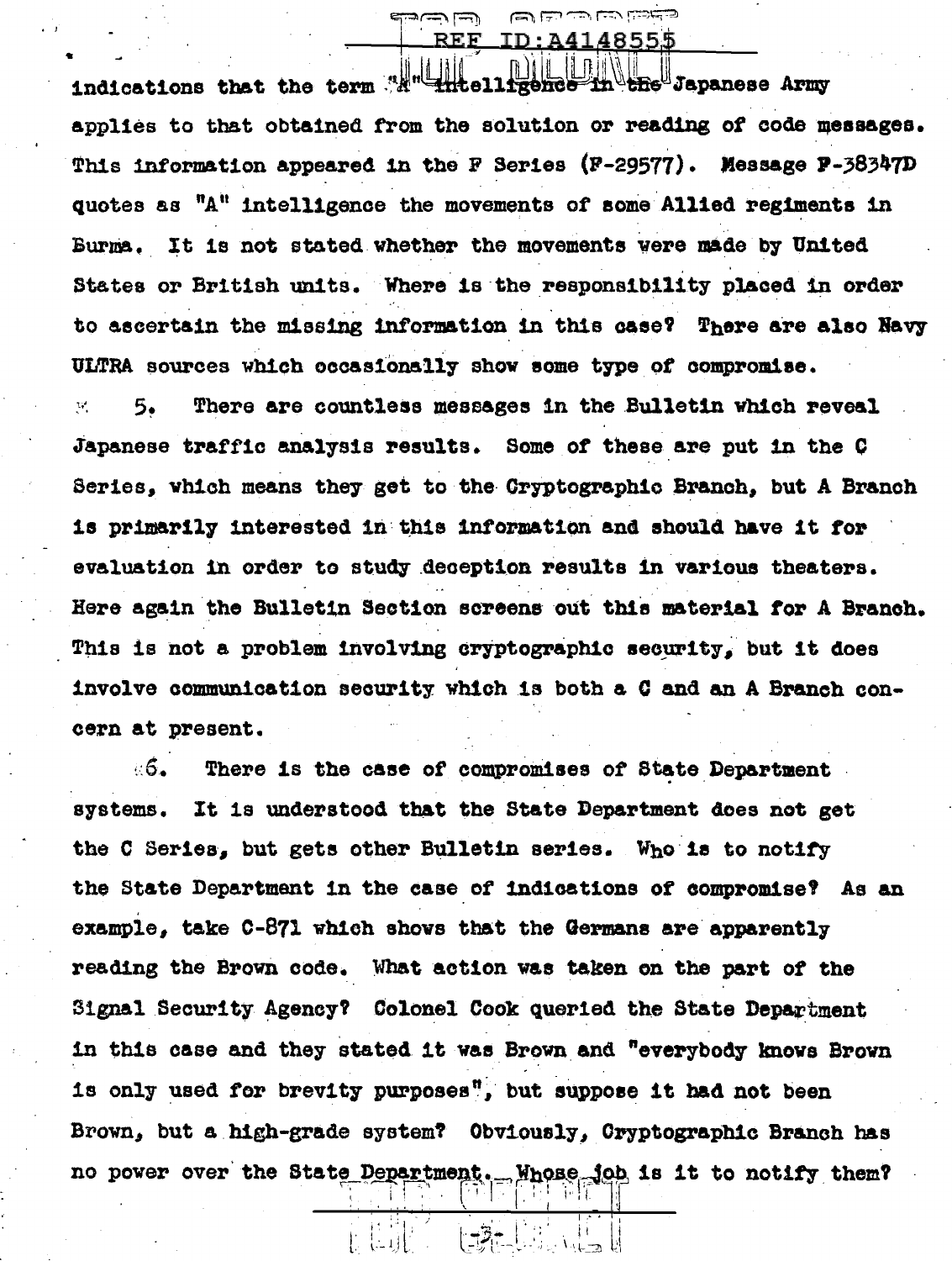obtained from ULTRA Another example is the evic 7. sources which shows that the Japs are reading French systems; in some cases. messages in these systems contain data about our troop movements, etc. (See special report on this matter.) Whose responsibility is it to put a stop to this sort of leakage of important information?

**A4148555** 

8. There are indications that the Japanese have been reading some Allied messages which contain false information (see ) MIS special report). In order to properly evaluate this material, Allied deception programs must be known.

 $9.1$ All these are matters that require G-2, Joint Security Control, Security Division, Intelligence Division, State Department. and SHAEF coordination as well as coordination with the various theatres. At present, there are many loose ends with no definite procedure being followed. Not mechanics are set up for informing the right people at once. The responsibilities of the Signal Security Agency and those of G-2 should be clearly set forth.

II. IT IS RECOMMENDED THAT

1. Signal Security Agency evaluate all evidences of cryptographic compromises.

Through liaison with G-2, collateral material necessary  $2.5$ for checking and amplification of the evidence be obtained through the channel already authorized. Messages of inquiry to theatres requiring coordinated action between G-2 and SSA will frequently be necessary.

Signal Security Agency take the necessary action in cases 3. where cryptographic compromise is indicated of War Department systems over which it has direct control.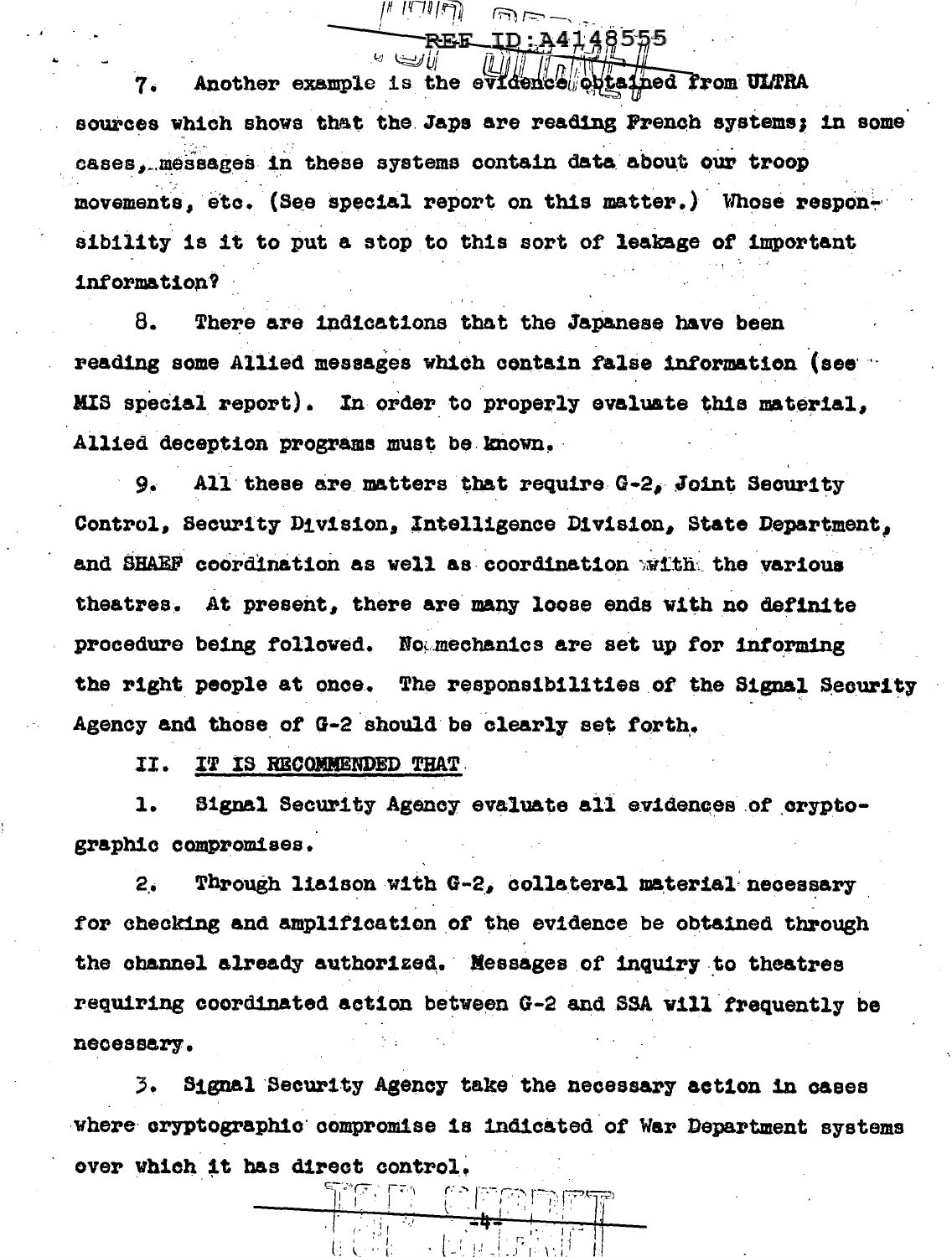does not have direct control. In cases over which 县医 Signal Security Agency pass the results of its evaluation of cryptographic compromise to G-2 through the same channel mentioned in paragraph 2 above, who will notify the theatres or organizations concerned. When necessary, identical messages will be sent by Signal Security Agency to the theatre or organization Signal Officers concerned.

<del>让</del>*如4*"什d你号号"

In cases of Navy, State Department, or other U. S. Govern-,  $5.$ ment agency, or Allied code compromise, Signal Security Agency likewise pass this information on to G-2 for necessary action, unless G-2 authorizes direct liaison between Signal Security Agency. State Department, and Navy in their particular fields.

6. At Signal Security Agency, the responsibility for the proper evaluation of cryptographic compromise indicated from ULTRA captured documents, and  $P/N$  reports be vested in one of three possible organizations:

**A. The Security Division.** 

(: ). The Office of the Director of Communications Research, or **A.9. The Intelligence Divisions** 

In any case, a full time job for a small unit with a definite T/O is necessary.

7. The evaluation authority prescribe the methods necessary for the proper screening of the ULTRA material available through check lists furnished to translators and the Bulletin Section. Some of these ithms should be:

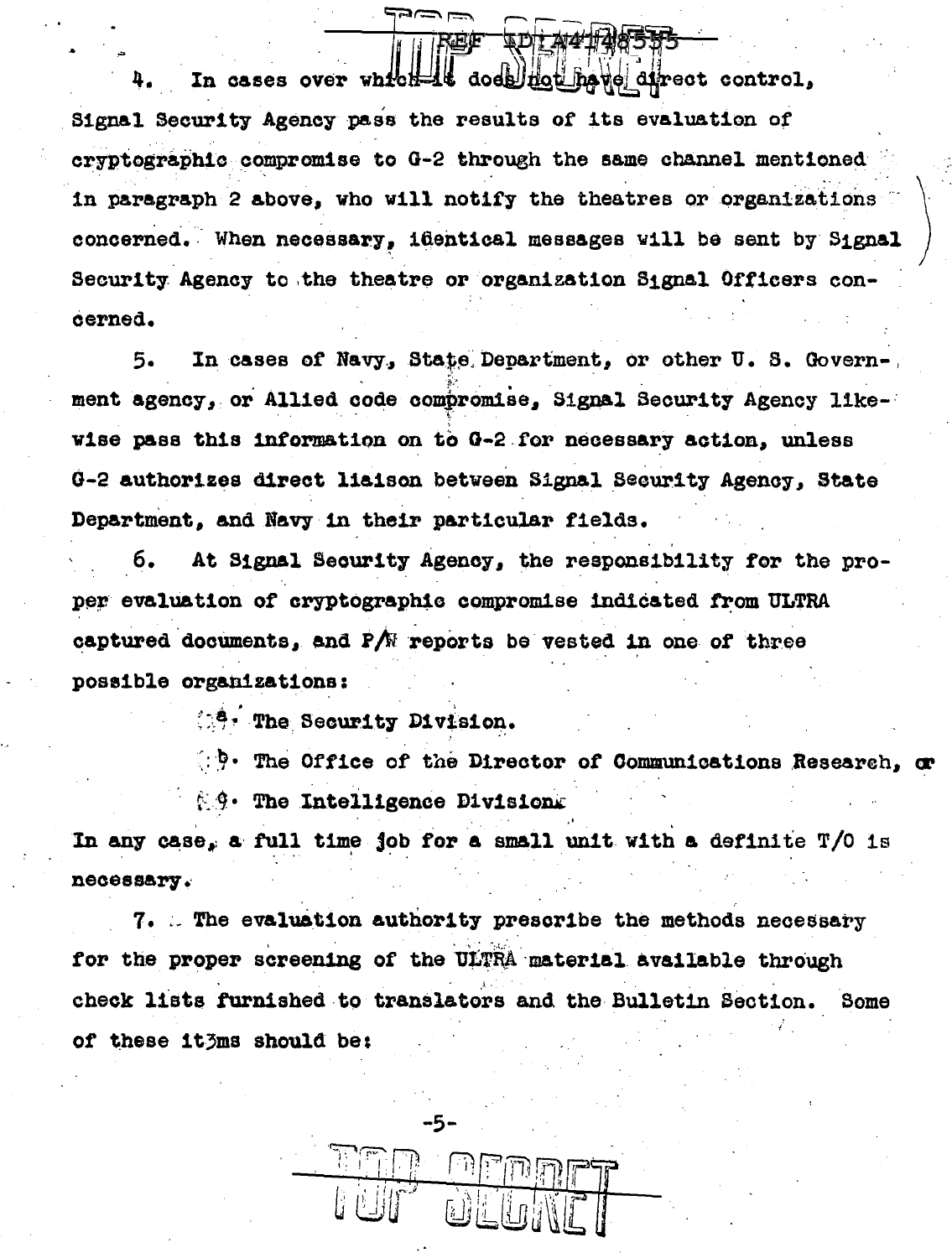**ILBEE LOLASTADED** 

All messages that emana certain message centers a. like "North Hiroshima Tsushinsho American Intelligence" messages.

All quotations from A, B, C, and D intelligence, as b. well as other obvious sources.

> All traffic analysis references.  $\mathbf{c}$ .

All references in addresses of Central Special Intellid. gence Bureau, any other Special Intelligence Bureau, Special Radio Unit. Special Signal Examination Unit, etc.

e. All quotations from communications of any sort.

f. All references to foreign cryptographic systems.

If translators are trained properly in such a check list, 8. the messages falling in the above categories be placed in the C series, otherwise, the C series be abolished and scanning in I&L Branch should continue as at present. The messages in this series should be free of excessive use of Kana, and explanatory footnotes should be used freely.

9. If the C series is continued, its distribution be revised to permit their inclusion in other Signal Security Agency and G-2 studies. since there are times when the lack of particular messages prevents complete studies being made.

The evaluation authority have access to the Diplomatic and 10. Far East Summaries.

11. All Allied deception programs using signal communications for the sending of false information in plain or code text, or the use of dummy traffic, be made known to the evaluating unit. If compromised code or cipher methods are used for the transmission of this false material, such methods must have the joint approval of Signal Security